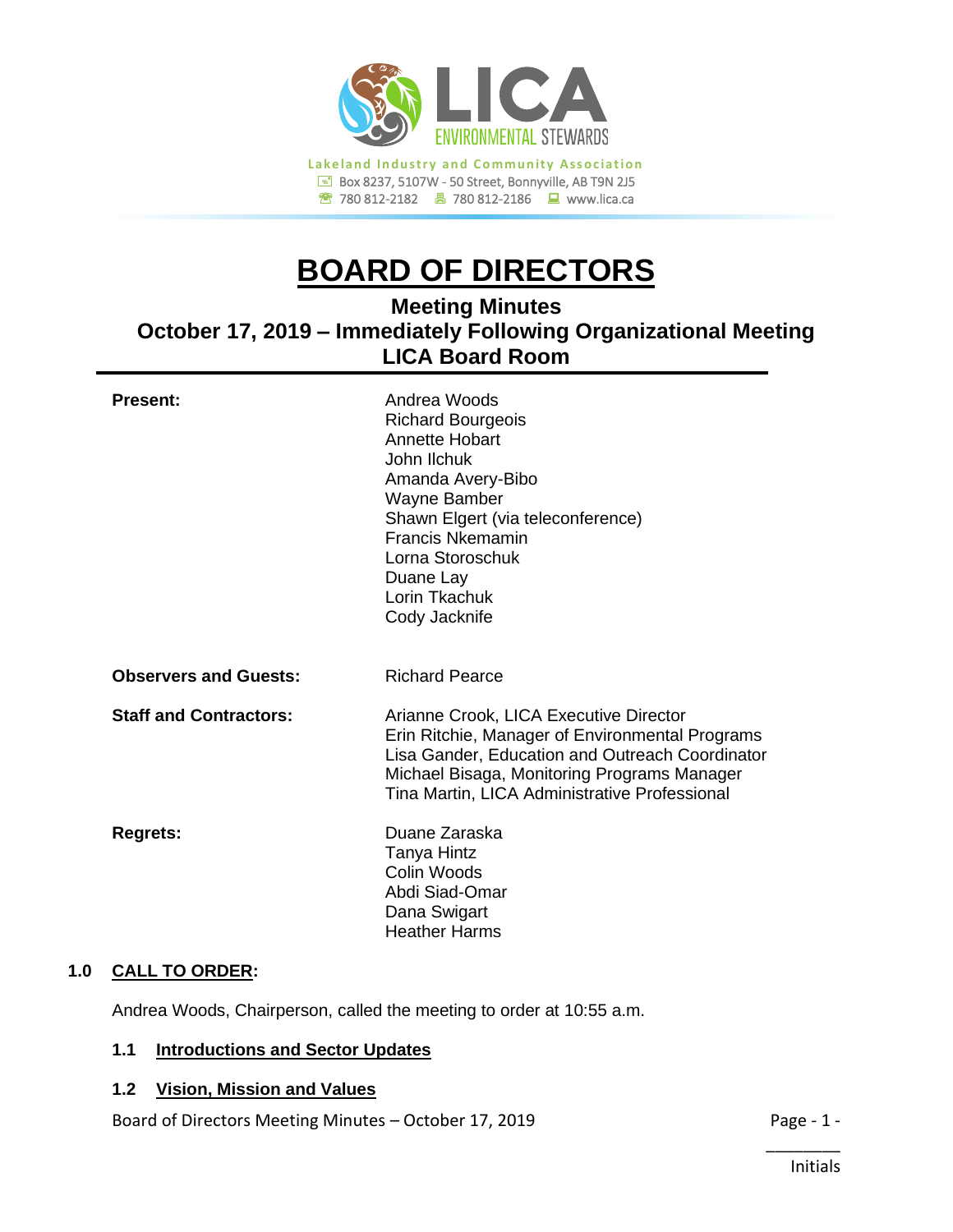# **1.3 Roll Call**

# **1.4 Approval of Agenda**

**#1 Moved by John Ilchuk AND RESOLVED that the October 17, 2019 Agenda be approved as amended:**

- **Numbering on item 3.4 subheadings corrected**
- **Item 5.3.1 is for information**
- **Item 3.3.1 should read WRRP 2020-21**

#### **1.5 Approval of Minutes**

#### **1.5.1 September 26, 2019 – Board Meeting**

**#2 Moved by Richard Bourgeois AND RESOLVED that the Minutes of the September 26, 2019 Board of Directors meeting be approved as presented.**

#### **2.0 Board Orientation**

**2.1 Ice Breaker**

#### **2.2 Policy Review**

**2.2.1 Policy 1.5** *Decision-Making Process*

The Board reviewed Policy 1.5 *Decision-Making Process*.

#### **2.2.2 Policy 1.8** *Board Member Conflict of Interest*

The Board reviewed Policy 1.8 *Board Member Conflict of Interest*.

#### **2.2.3 Policy 1.13** *Volunteer Hours*

The Board reviewed Policy 1.13 *Volunteer Hours*. It was clarified that the time written on the sign-in sheet should be the time spent in meeting preparations and then the meeting time will be added to this number for tracking volunteer hours and in-kind support.

#### **2.2.4 Policy 1.19** *Review of Absences of Director*

The Board reviewed Policy 1.19 *Review of Absences of Director*.

#### **2.2.5 Policy 1.20** *Respectful Workplace Policy*

The Board reviewed Policy 1.20 *Respectful Workplace Policy*.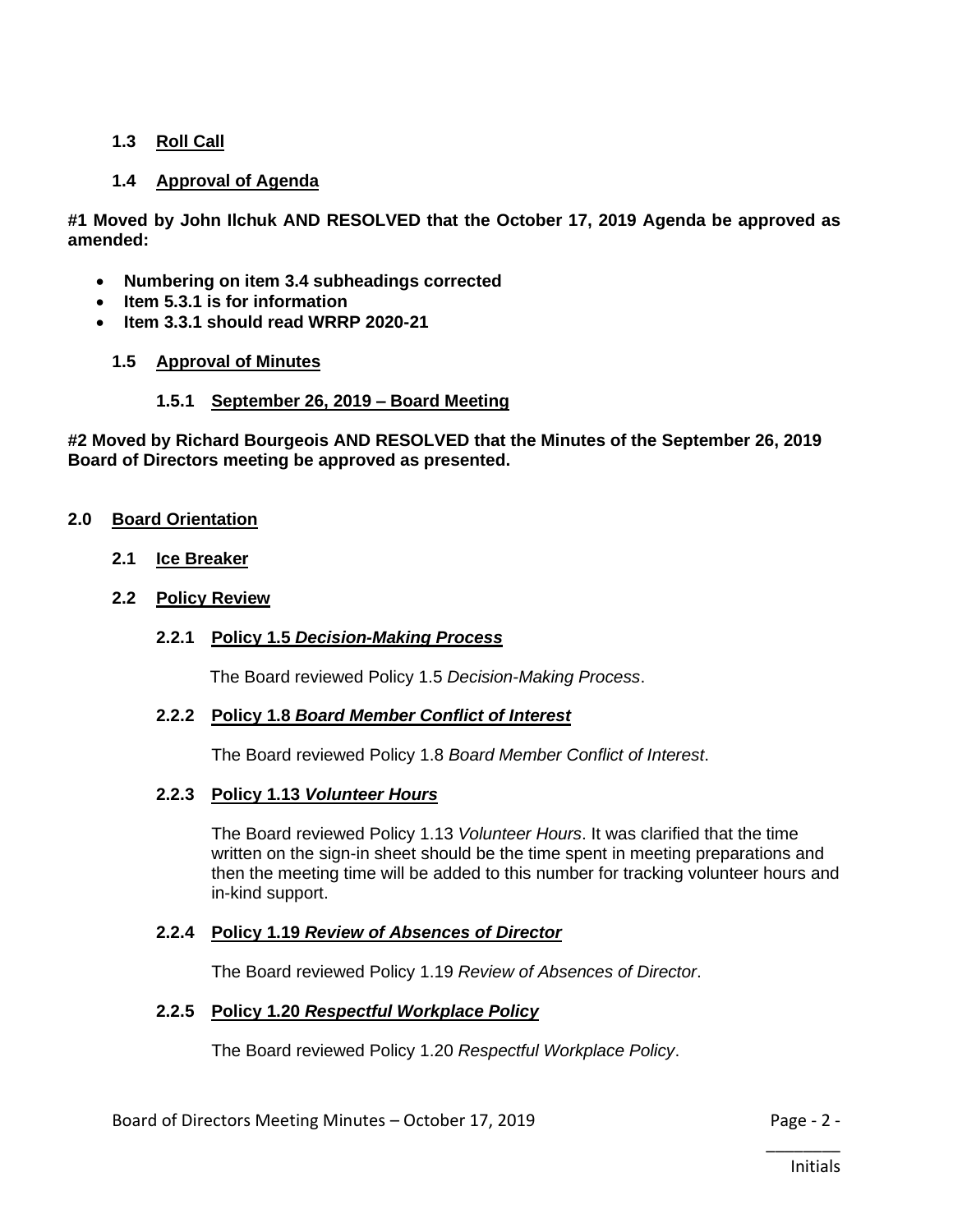# **2.2.6 Policy 2.8** *Board and Committee Expenses and Remuneration*

The Board reviewed Policy 2.8 *Board and Committee Expenses and Remuneration*.

#### **2.2.6.1 Expense Claim Form**

The Board reviewed how to complete the Expense Claim Form.

# **3.0 Ongoing Business**

#### **3.1 Education and Outreach (E&O) Update**

#### **3.1.1 Program Updates**

To date the LICA E&O staff have delivered 110 water focused presentations, 10 air quality focused classroom presentations and 12 X-stream science programs.

On October 15<sup>th</sup> the LICA AQHI lantern, that was previously located in the Bonnyville and District Centennial Centre lobby, was relocated to the Bonnyville Municipal Library.

We received 152 calendar contest entries this year. Board members are asked to vote for their favorites which will be put into the 2020 LICA Calendar.

# **3.1.2 Upcoming Outreach Activities**

On November 14<sup>th</sup> LICA will be hosting a Groundwater Presentation. Alberta Environment and Parks (AEP) speaker will host two sessions; the first from 11:00 am until 12:30 pm will cover Groundwater Basics and the second from 1:30 to 3:00 pm will cover the more technical aspects of groundwater.

#### **3.2 Environmental Monitoring Programs Update**

#### **3.2.1 Routine Operations & Reporting**

The in-house reporting trial has been successful thus far. Reports have been submitted on time to AEP for the last three consecutive months. Report quality has also improved with this change.

Updated DNA charts on air quality were reviewed for nitrogen dioxide  $(NO<sub>2</sub>)$  and particulate matter ( $PM<sub>2.5</sub>$ ). These charts now contain data from 2007 to 2018 allowing us to see changes in air quality over time, episodic air quality events (such as forest fires), and cyclical/seasonal patterns in air quality at different locations.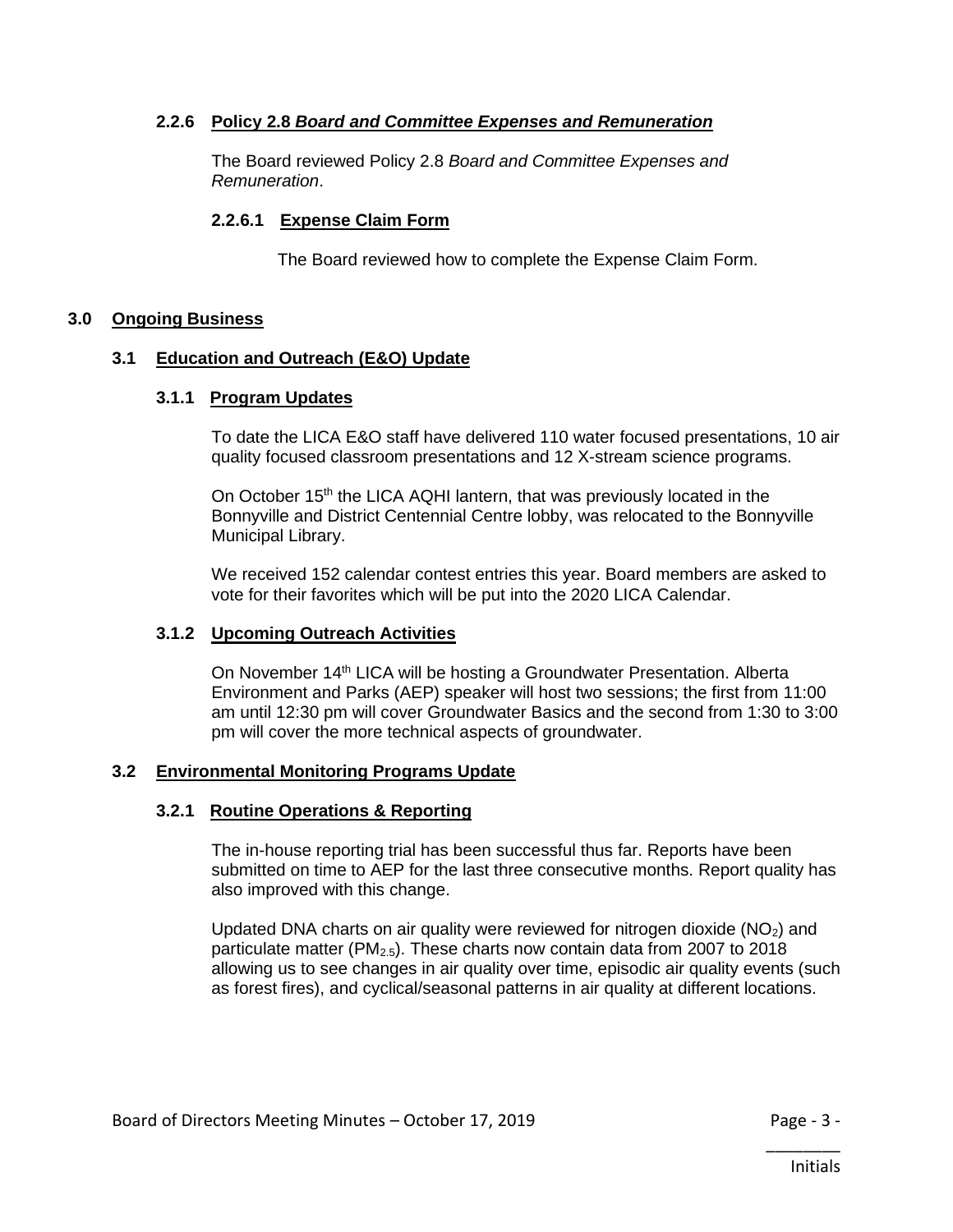# **3.2.2 Special Projects**

LICA has partnered with Environment Canada and Alberta Environment and Parks for a polycyclic aromatic compounds (PAC) monitoring pilot project; sampling for this project will occur at existing sites in the LICA passive monitoring network. PACs are mainly formed as a result of incomplete combustion of carbon-based fuels and materials during industrial or other human activities, fugitive emissions from oil and gas activity, or by natural events such as forest fires. Data collected thus far indicates that one area in the Fort McMurray network exceeds Alberta Ambient Air Quality Objectives for certain PACs. The spatial distribution of different PACs in air across the oil sands region is different if they are *formed in* or are *released into* the atmosphere. This pilot will run for a one- to two-year period at 6 sites in the LICA region.

The samples for the Soil Acidification Monitoring program were collected over the Thanksgiving weekend. A funding decision will allow analysis of these and the archived 2018 samples.

# **3.2.3 Planning & Optimization**

No report.

# **3.2.4 OSM Projects**

LICA is still waiting to receive contracts from AEP for the current monitoring season. There is a possibility that AEP may be looking at getting multi-year contracts for continuous monitoring.

# **3.3 Environmental Management Programs Update**

# **3.3.1 WRRP 2020-2021**

This is the final year for this grant program. To date, the submission of the WRRP application has not been requested; however, as the traditional submission date is October 31<sup>st</sup>, the Manager of Environmental Programs is assembling an application to be ready for submission.

# **3.3.2 WPAC Operating Grant Update 2019-2020**

LICA has received no information on the status of the WPAC Operating grant to date. The interim progress report that was due on October  $15<sup>th</sup>$  has been submitted.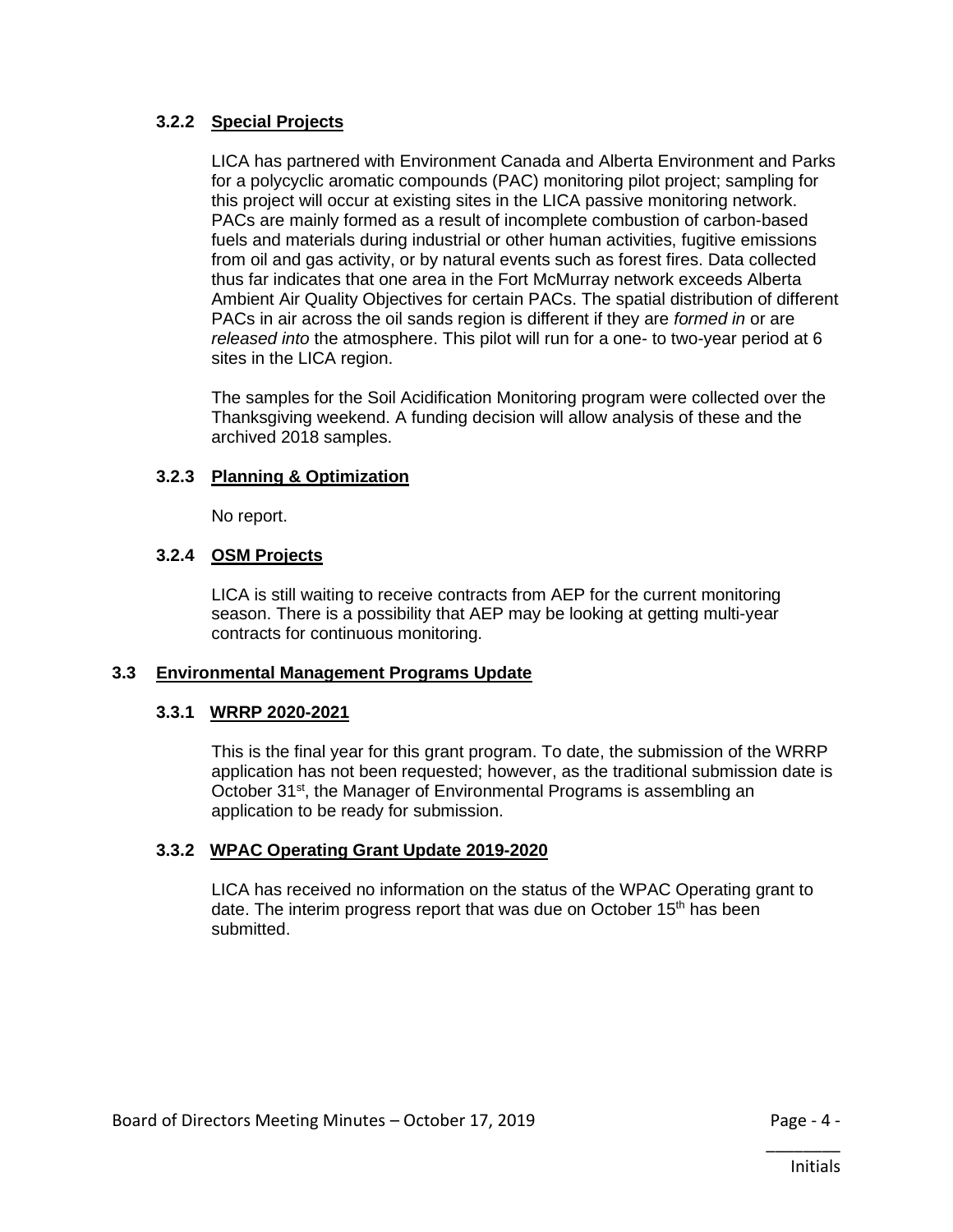# **3.4 Administration**

# **3.4.1 Executive Director's Report**

The Executive Director's report was presented noting that the LICA Strategic Planning will be handled a little differently this year. LICA contractors will complete an internal strategic plan review in-house on November 20<sup>th</sup>. Recommendations from this review will be presented at the December Board meeting for discussion and approval.

# **3.4.2 Financial Reports**

# **3.4.2.1 Accounts Receivable Report to October 7th , , 2019**

The accounts receivable report to September 16<sup>th</sup>, 2019 was presented to the Board.

# **3.4.2.2 Finances to Date August 31st, 2019**

The Finances to Date to September 30th, 2019 were presented to the Board.

# **3.4.3 Governance Committee**

No report.

# **3.4.4 Education and Outreach Committee**

No report.

# **3.4.5 Technical Working Group (TWG)**

No report.

# **4.0 Other Business**

# **4.1 Presentation from TC Energy – November 21**

TC Energy Corporation (TC Energy) has requested to come speak to the Board at the November meeting about the new natural gas pipeline route planned for the upcoming year. The Board has accepted TC Energy's request for an audience.

# **5.0 Affiliate Organizations**

# **5.1 Alberta Water Council**

No report.